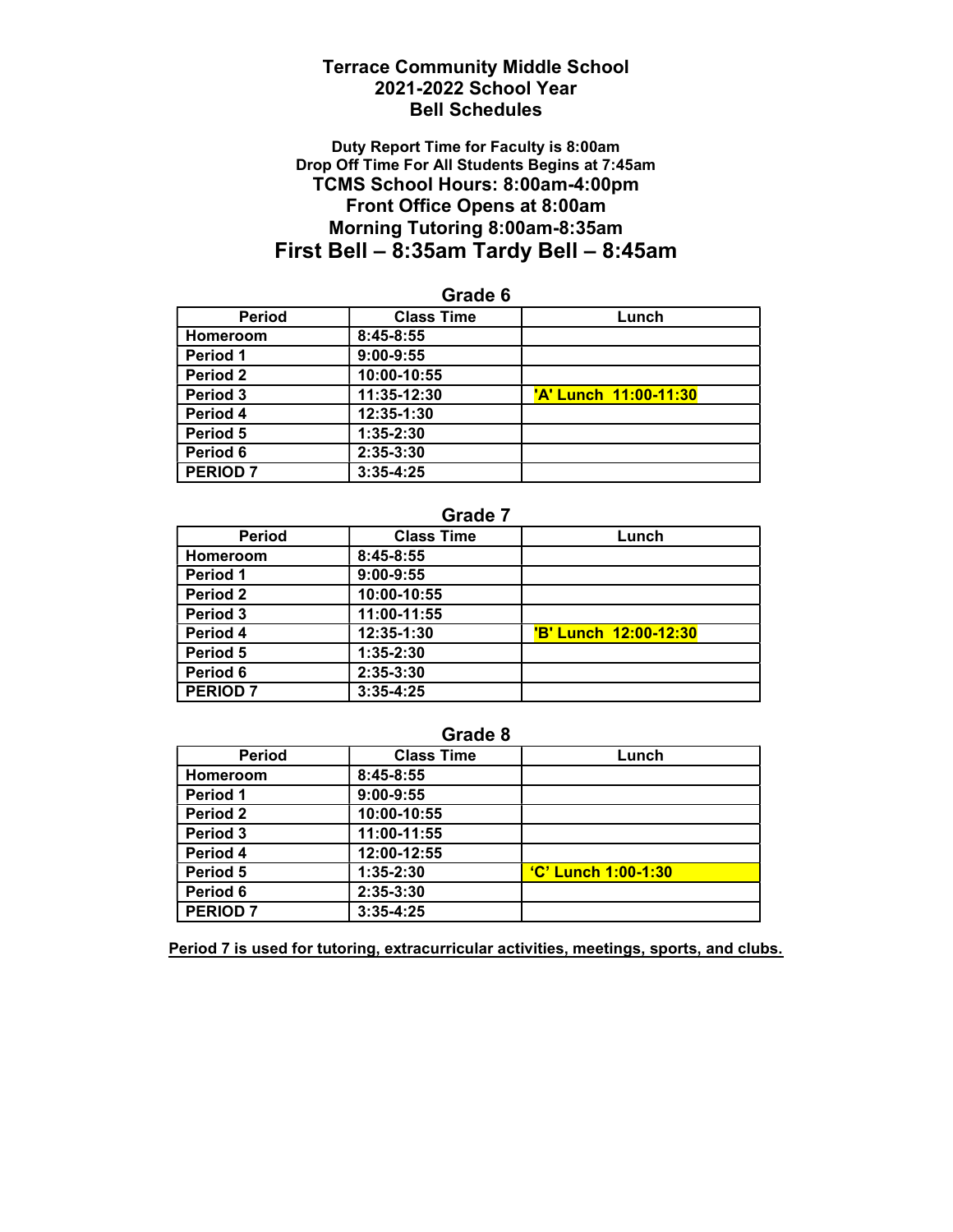

### **Terrace Community Middle School 2022– 2023 School Year Bell Schedules**

Carline begins at 8:00am Duty Report Time for Faculty is 8:10am – 4:10pm Students allowed on campus at 8:10am

# **First Bell – 8:45am Tardy Bell – 8:55am**

#### **5 – Minute passing time**

| Grade 6         |                   |                       |                 |
|-----------------|-------------------|-----------------------|-----------------|
| <b>Period</b>   | <b>Class Time</b> | Lunch                 | <b>Duration</b> |
| <b>Homeroom</b> | 8:55-9:05         |                       | :10             |
| Period 1        | $9:10-10:05$      |                       | :55             |
| <b>Period 2</b> | 10:10-11:05       |                       | :55             |
| Period 3        | 11:45-12:40       | 'A' Lunch 11:10-11:40 | :30             |
| Period 4        | 12:45-1:40        |                       | :55             |
| Period 5        | $1:45-2:40$       |                       | :55             |
| Period 6        | $2:45-3:40$       |                       | :55             |
| <b>PERIOD 7</b> | $3:45 - 4:40$     |                       | :55             |

## **Grade 7**

| <b>Period</b>   | <b>Class Time</b> | Lunch                 | <b>Duration</b> |
|-----------------|-------------------|-----------------------|-----------------|
| <b>Homeroom</b> | 8:55-9:05         |                       | :10             |
| Period 1        | 9:10-10:05        |                       | :55             |
| Period 2        | 10:10-11:05       |                       | :55             |
| Period 3        | 11:10-12:05       |                       | :55             |
| Period 4        | 12:45-1:40        | 'B' Lunch 12:10-12:40 | :30             |
| Period 5        | $1:45-2:40$       |                       | :55             |
| Period 6        | $2:45-3:40$       |                       | :55             |
| <b>PERIOD 7</b> | $3:45 - 4:40$     |                       | :55             |

#### **Grade 8**

| <b>Period</b>   | <b>Class Time</b> | Lunch                      | <b>Duration</b> |
|-----------------|-------------------|----------------------------|-----------------|
| <b>Homeroom</b> | 8:55-9:05         |                            | :10             |
| Period 1        | 9:10-10:05        |                            | :55             |
| Period 2        | 10:10-11:05       |                            | :55             |
| Period 3        | 11:10-12:05       |                            | :55             |
| Period 4        | 12:10-1:05        |                            | :55             |
| Period 5        | $1:45-2:40$       | <u>'C' Lunch 1:10-1:40</u> | :30             |
| Period 6        | $2:45-3:40$       |                            | :55             |
| <b>PERIOD 7</b> | $3:45 - 4:40$     |                            | :55             |

**Period 7 is used for tutoring, extracurricular activities, meetings, sports, and clubs.**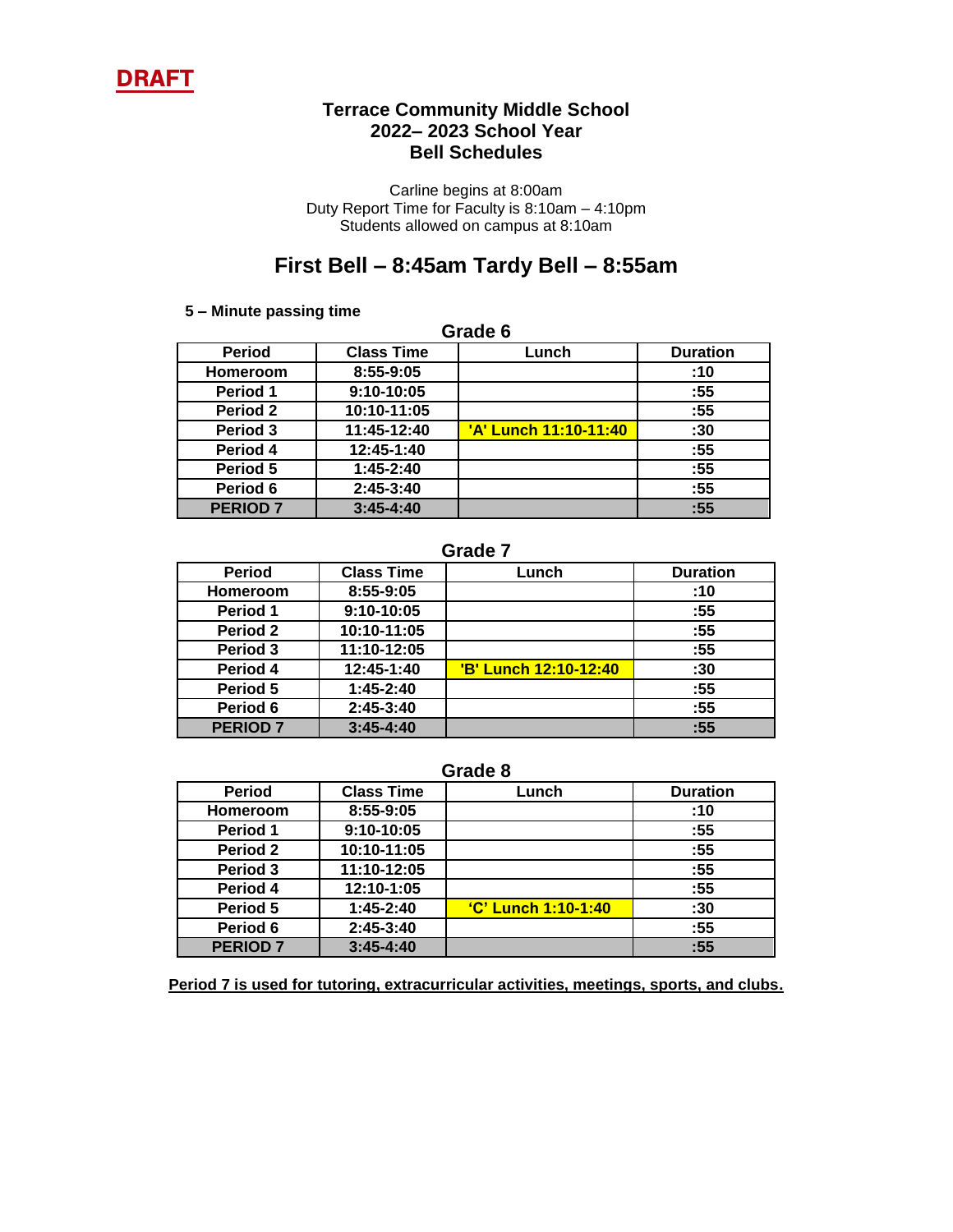

## **Early Release Bell Schedule First Bell – 8:45am Tardy Bell – 8:55am**

# **Grade 6**

| <b>Period</b>   | <b>Class Time</b> | Lunch                 | <b>Duration</b> |
|-----------------|-------------------|-----------------------|-----------------|
| <b>Homeroom</b> | $8:55 - 9:05$     |                       | :10             |
| Period 1        | $9:10 - 9:35$     |                       | :25             |
| Period 2        | $9:40 - 10:05$    |                       | :25             |
| Period 3        | $10:10 - 10:35$   | 'A' Lunch 10:40-11:05 | :25             |
| Period 4        | $11:10 - 11:35$   |                       | :25             |
| Period 5        | $11:40 - 12:05$   |                       | :25             |
| Period 6        | $12:10 - 12:35$   |                       | :25             |

## **Grade 7**

| <b>Period</b>   | <b>Class Time</b> | Lunch                 | <b>Duration</b> |
|-----------------|-------------------|-----------------------|-----------------|
| <b>Homeroom</b> | $8:55 - 9:05$     |                       | :10             |
| Period 1        | $9:10 - 9:35$     |                       | :25             |
| Period 2        | $9:40 - 10:05$    |                       | :25             |
| Period 3        | $10:10 - 10:35$   |                       | :25             |
| Period 4        | $10:40 - 11:05$   | 'B' Lunch 11:10-11:35 | :25             |
| Period 5        | $11:40 - 12:05$   |                       | :25             |
| Period 6        | $12:10 - 12:35$   |                       | :25             |

**Grade 8**

| <b>Period</b>   | <b>Class Time</b> | Lunch                        | <b>Duration</b> |
|-----------------|-------------------|------------------------------|-----------------|
| <b>Homeroom</b> | $8:55 - 9:05$     |                              | :10             |
| Period 1        | $9:10 - 9:35$     |                              | :25             |
| Period 2        | $9:40 - 10:05$    |                              | :25             |
| Period 3        | $10:10 - 10:35$   |                              | :25             |
| Period 4        | $10:40 - 11:05$   |                              | :25             |
| Period 5        | $11:10 - 11:35$   | <b>'C' Lunch 11:40-12:05</b> | :25             |
| Period 6        | $12:10 - 12:35$   |                              | :25             |